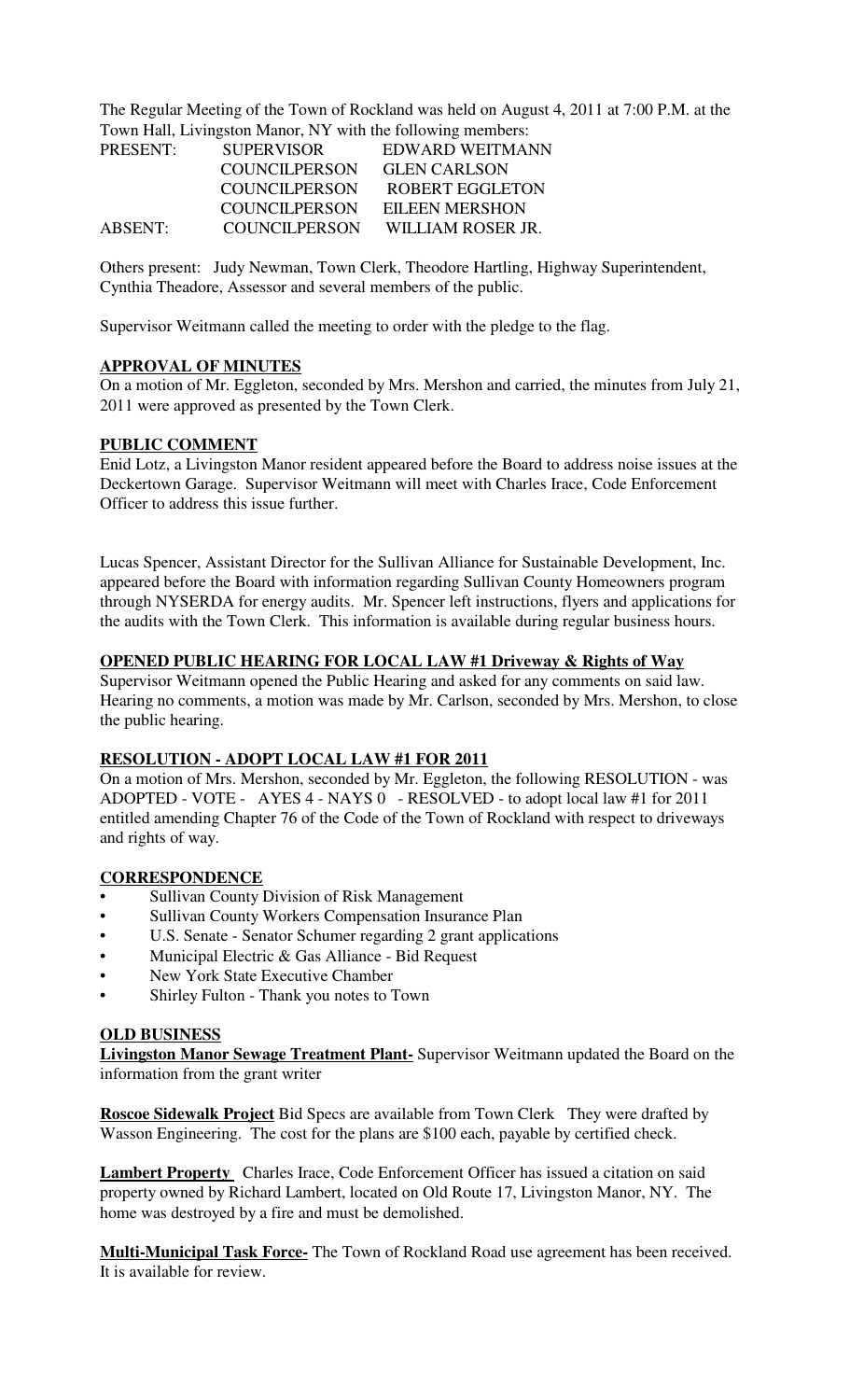# *REGULAR MEETING, TOWN OF ROCKLAND, AUGUST 4, 2011*

### **NEW BUSINESS**

**Town Website updating** - An estimate for re-constructing our website was approved. The total charge is \$1,500. half of which is included in the abstract of bills approved earlier at this meeting.

**New Welcome Signs** in Livingston Manor have now been completed.

**Town Clerk's** - monthly report was presented.

# **RESOLUTION - 2011 BUDGET MODIFICATIONS**

WHEREAS, the 2011 Budget requires modification, now therefore be it RESOLVED that the following General Fund entries be authorized:

| Revenues: |             | Expenditures: |             |
|-----------|-------------|---------------|-------------|
| 3820      | \$1,285.70  | 7320.42       | \$1 285.70  |
| From:     |             | To:           |             |
| 9730.6    | \$10,000.00 | 9720.6        | \$10,000.00 |
| 9730.7    | 2,500.00    | 9720.7        | 2,500.00    |
| 1910.1    | 99.00       | 1920.2        | 99.00       |
| 1315.4    | 4.500.00    | 1910.4        | 4,500.00    |
|           |             |               |             |

WHEREAS, the 2011 Budget requires modification, now therefore be it RESOLVED that the following Highway Fund entries be authorized:

From: To:

| Fund Balance | \$40,000.00 | 5110.41 | \$40,000.00 |
|--------------|-------------|---------|-------------|
| 5140.4       | 57,750.00   | 5110.41 | 57,750.00   |
| 9730.6       | 62,500.00   | 9720.6  | 62,500.00   |
| 9730.7       | 45,000.00   | 9720.7  | 45,000.00   |

Motion to accept this Resolution was made by Mrs. Mershon, seconded by Mr. Carlson and unanimously carried.

# **DEPARTMENT HEADS**

**Ted Hartling, Highway Superintendent** reported that he will be awarding the sand and stone bid contingent on meeting our specs.

Ted also reported that the ram on the ditching bucket is worn out. The cost to replace it is approximately \$3,000. He sent out RFP's to replace the entire ditching bucket and the prices have come in at approximately \$10,000.

#### **RESOLUTION - MODIFY PROCUREMENT POLICY**

On a motion of Mr. Eggleton, seconded by Mrs. Mershon, the following resolution was ADOPTED - VOTE - AYES 4, NAYS 0 - RESOLVED - to modify the Town of Rockland Procurement Policy to meet the state limits of \$20,000.

# **RESOLUTION - AUTHORIZE HIGHWAY SUPERINTENDENT TO PURCHASE DITCH BUCKET**

On a motion of Mrs. Mershon, seconded by Mr. Eggleton, the following resolution was ADOPTED - VOTE - AYES 4, NAYS 0 - RESOLVED - to authorize Ted Hartling, Highway Superintendent to purchase a Ditch Bucket.

Ted also addressed an issue regarding assistance with the County to fill in the Roscoe Central School pool so it can be used for a garden. There was discussion.

# **RESOLUTION - APPROVE HIGHWAY TO WORK WITH COUNTY ON FILLING**